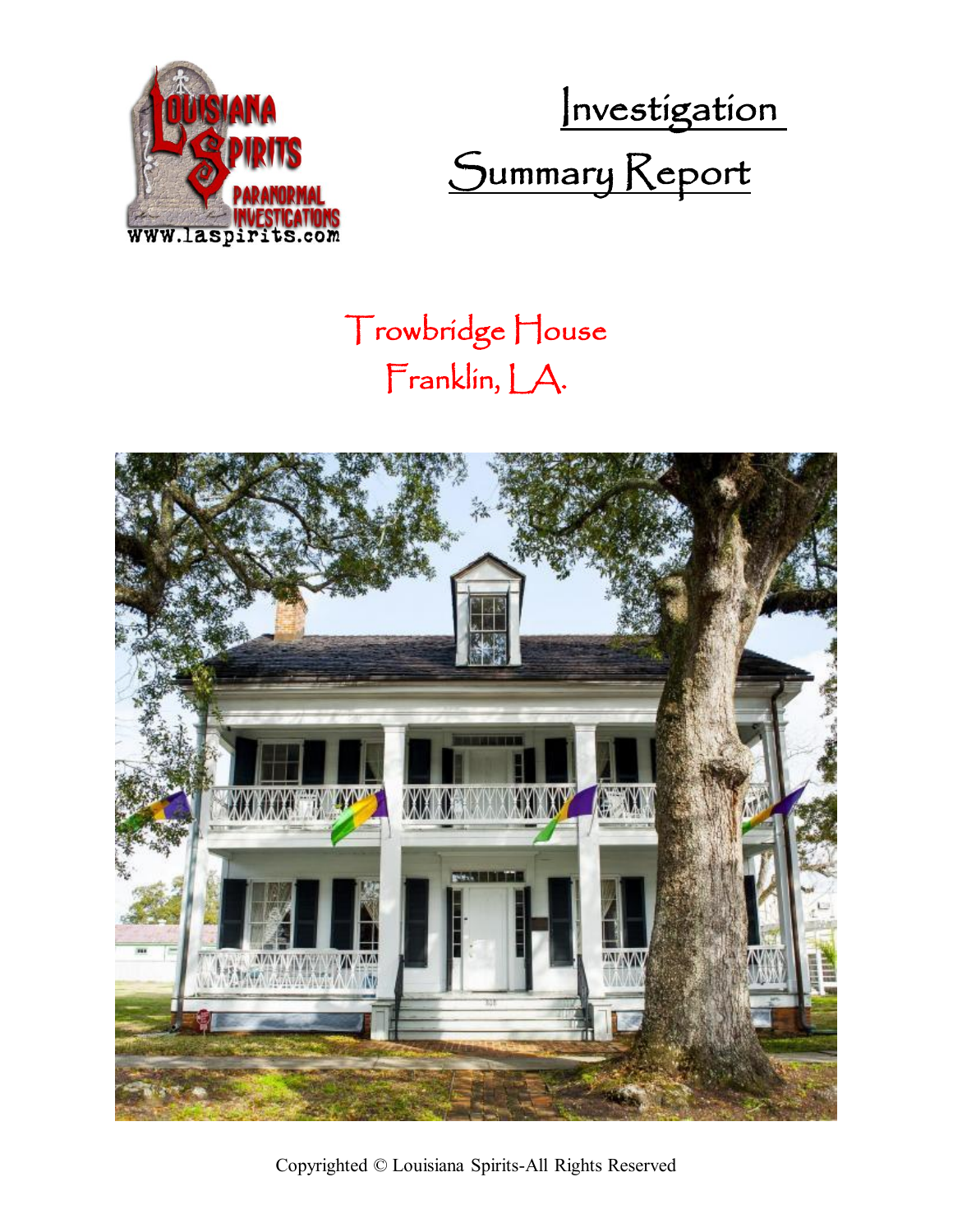### HISTORY

Situated in the heart of historic Franklin, La. the Trowbridge House was built in 1840 by Issac Trowbridge, a native of Connecticut. The home was made of cypress using wooden-peg construction. It was restored in the 1990s and donated to St. Mary's Episcopal Church. This last August a couple purchased the house and have done some renovations.

Since then, they have had a few unexplained experiences in and around the house!

### EXPERIENCES

The owners told the team about a few experiences they heard about before purchasing the house. One such experience was from the Episcopal Church across the street from the house. They learned that the church owned the house for many years and at one point the priest stayed in the house. The priest didn't stay long! After moving out, the church sent a priest to the home to bless it. The priest placed holy oil crosses over and on every door, window and opening throughout the house. Afterwards, he used holy water throughout the house! We were told that many towns people have seen a woman standing in the third floor window facing the main street. Another experience happened to the current owners one night. Two antique clocks that have never worked started to chime and tick at the same time. The owners hurried to record the event but right as they started the recorder, the clocks stopped! Another unusual event took place one evening as the owner was going to bed for the night. As he passed the dining room table he noticed that one of the candles was in the wrong place. He stated that they never touch or move these candles. The morning of our investigation, the owner told me that the newly constructed wooden fence gate opened on its own. He and the neighbor were standing outside looking at the house and talking. He stated the gate just slowly opened. After the investigation, the owner got in touch with me to tell me that the alarm system, that has never worked, went off by itself which woke them up.

# Investigators Keports

Location: Trowbridge House, Franklin, La.

Date: July 11, 2020

Investigators: Marci, Jenna, Keith, Jenny, Chance, Kristi

Equipment used: Several deer cameras, digital voice recorders, Rem pods, K 2 Meters, digital still camera, SLS camera and Spirit box.

We proceeded with our base line sweeps for EMF in all areas of the house. While doing the walkthrough we also took pictures. After the walkthrough we proceeded to set up all equipment in the house. On the third floor we set up a rem pod in front of the window the lady has been seen in. We also set up a camera on the third floor. One the second floor we set up a camera and another rem pod near an area that the owners say their dog acts "weird". On the first floor we set up cameras in each parlor.

Copyrighted © Louisiana Spirits-All Rights Reserved